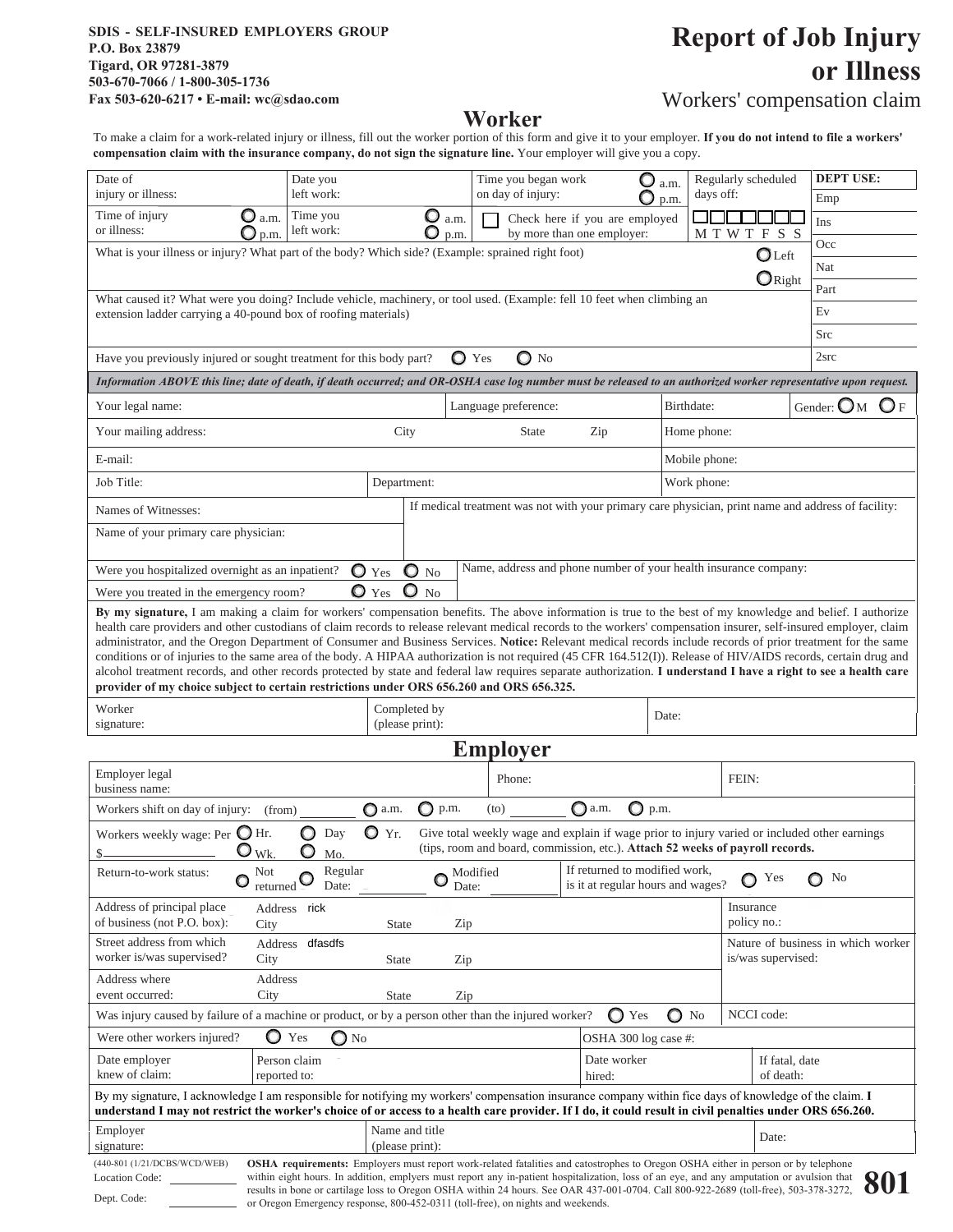#### Pain Diagram

Please complete the Pain Diagram and submit along with the completed Incident Report or Form 801, or both. Retain a copy for your records and mail the completed originals to SDAO, PO Box 23879, Tigard, OR 97281.

*Please Note: Completion of the Pain Diagram is voluntary and is not required to apply for workers' compensation benefits.*

Name: Employer:

Please mark the area of injury or discomfort on the chart below using the appropriate symbols:



Please use the space below to describe your condition further, if needed:

*I certify, as attested by my signature below, that all information I have given is true and contains no false statements and/or misrepresentations.*

Print Worker's Name:

Worker's Signature: Date:

*SDIS is Administered by* SDAO | PO Box 23879 | Tigard OR 97281 Toll-free: 800-305-1736 | Phone: 503-670-7066 | | Fax: 503-620-6217 | E-mail: wc@sdao.com